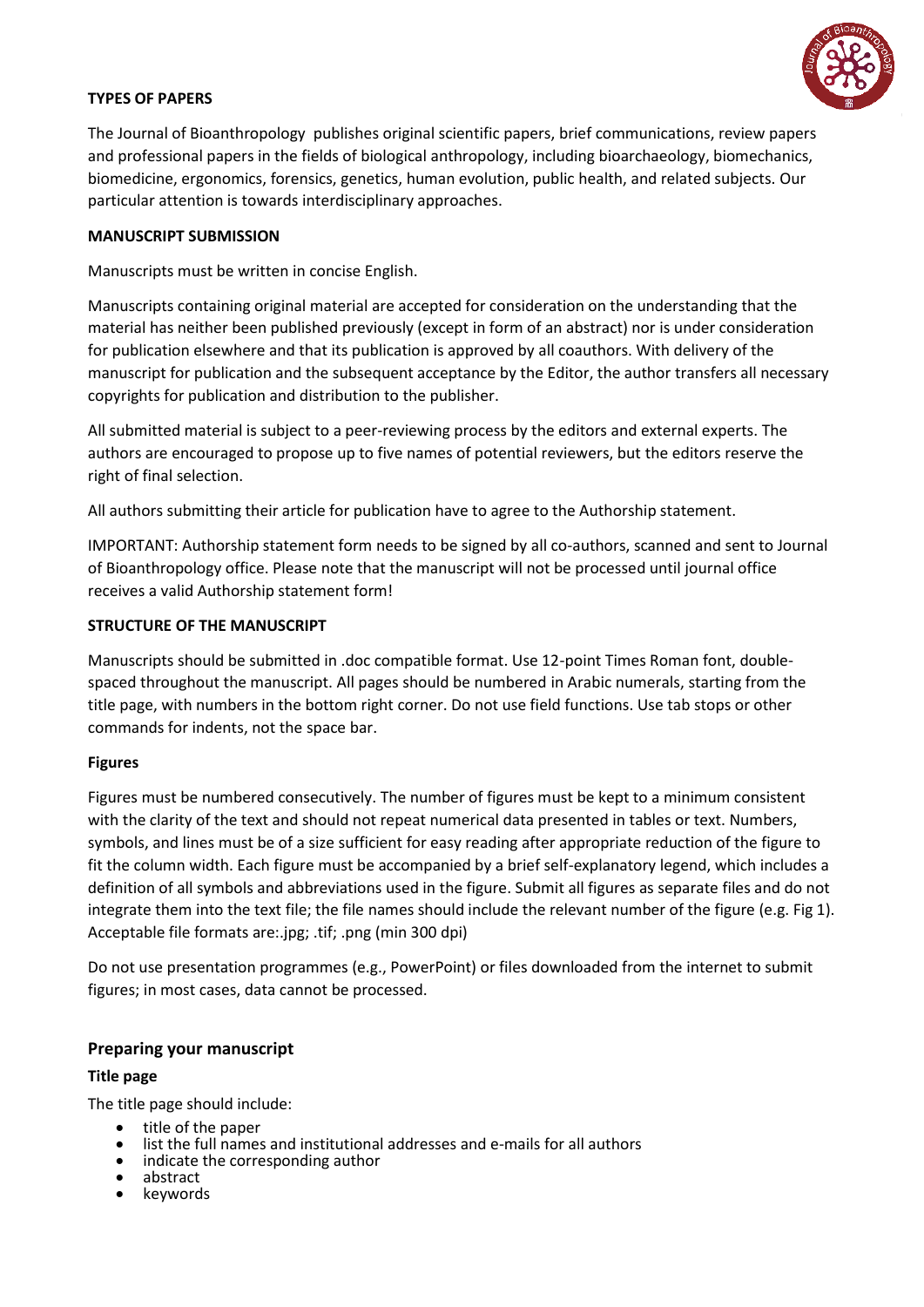

# **Abstract**

The abstract should briefly summarize the aim, findings or purpose of the article. Please minimize the use of abbreviations and do not cite references in the abstract. The Abstract must not exceed 250 words and should not contain references or abbreviations.

# **Keywords**

Three to five keywords representing the main content of the article.

# **Parts of the manuscript**

Manuscript should contain the following parts: Introduction, Materials and methods, Results, Discussion, Discussion, Conclusion, Acknowledgements, Figure captions, References

# **Introduction**

The Introduction section should introduce the study topic and give all relevant background information on the given topic of study, including theoretical isses

# **Materials and methods**

Materials and methods section should have all relevant information on materials and methods used in the analysis, including the research design, description or appropriately cited references for methods used in the analysis. Studies involving human participants, data or tissue or animals must include statement on ethics approval and consent.

## **Results**

This section should list all relevant results of the study, including statistical data (if appropriate)

# **Discussion (can be combined in 'Results and Discussion' section)**

For research articles this section should discuss the implications of the findings in context of existing research and highlight limitations of the study. For methodological papers, this section should include a discussion of any practical or operational issues involved in performing the study and any issues not covered in other sections.

# **Conclusions** (can be combined in ., Discussion and Conclusion" section)

This should state clearly the main conclusions and provide an explanation of the importance and relevance of the study to the field.

# **Acknowledgments**

This secton contains appropriate acknowledgements to funding agencies, Institutions or individuals that provided financial or other type of support relevant to the study.

# **Figure captions**

Figure captions should be referenced in the text as (Fig. 1, Fig. 2 and so on) and a full list of figures with acknowlegdenents (if appropriate, e.g. photo credits) should be given at the end of the paper.

### **References**

Bibliographic references must be reported in alphabetic and chronological order in the text (e.g. Meindl & Lovejoy, 1985). For more than two authors use first author's last name followed by et al. and publication year). List of full references is listed in the reference section.

# **Example reference style:**

# *Journal article*

Meindl, R.S., & Lovejoy, C.O. (1985). Ectocranial suture closure: A revised method for the determination of skeletal age at death based on the lateral-anterior suture. *American Journal of Physical Anthropology* 68, 57-66. https://doi.org/10.1002/ajpa.1330680106

# *Article by DOI (with page numbers)*

Slifka, M.K., & Whitton, J.L. (2000). Clinical implications of dysregulated cytokine production. *Journal of Molecular Medicine*, *78*(2), 74-80. doi:10.1007/s001090000086.